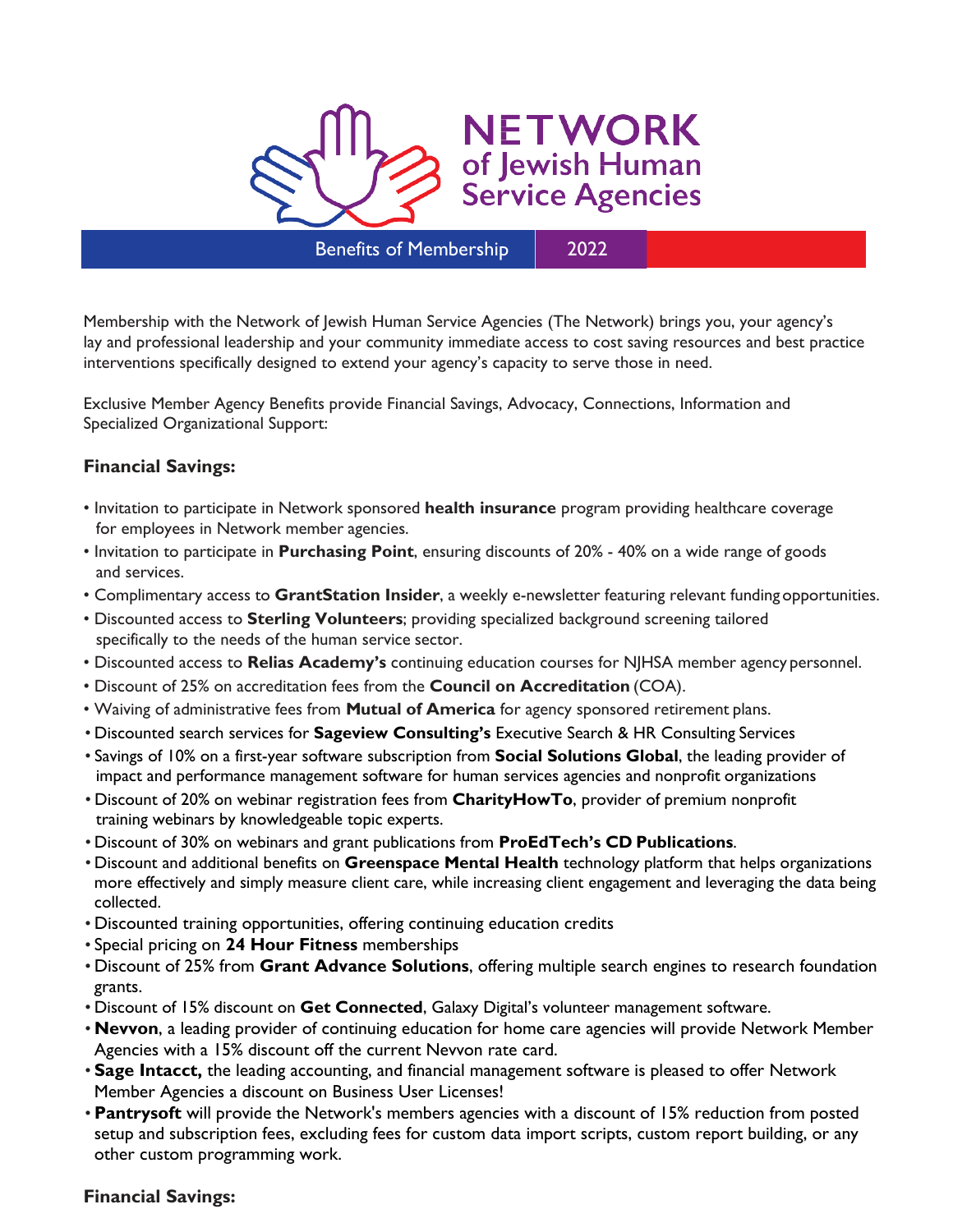- **Charitable Adult Rides & Services (CARS)[/On the Go](https://otgrides.org/home)** will provide the Network's member agencies with a 15% discount off the initial setup and onboarding fee for their On the Go transportation program. On the Go will work with the Network member to assess their current transportation program to develop a customized solution that will meet the needs of the member agency and its constituents.
- **JMT Consulting** is a financial consulting and digital transformation company that specializes in keeping up with exactly what nonprofits need. Members are entitled to a 25% discount off the first year of Sage Software annual subscription pricing along with a 20% discount on annual renewals thereafter as well as a 20% discount on future user and module adds. JMT is also offering NJHSA members a 10% discount on implementation services such as database design, system configuration, data conversion and more.
- **[Boyden Boston](https://www.boyden.com/boston/index.html)**, a retained executive search firm, will provide NJHSA members a 5% discount off of their fees, with a search partner who will help guide a process to secure a leader who will advance strategic vision and goals and lead with a compassionate heart and a respect for staff and clients. Boyden Boston works exclusively with non-profit organizations across the United States and has deep relationships with executives in all c-suite roles.
- **DHC Search**, a retainer-based executive search firm working exclusively in the nonprofit sector will give embers a discounted fee of 30% of the placed candidate's first year's annualized salary and waiving their standard one-time start-up fee.

### **Advocacy:**

- The Network advocates for legislation in the United States and in Canada on behalf of member agencies and the client populations they serve.
- Legislative updates inform member agencies on government policies that might impact theirwork.
- Consultative guidance is available to assist you with the development and implementation of a personalized advocacy plan for your agency.

# **Connecting Agencies:**

- Regional meetings, Executive gatherings and Annual Conferences invite agency lay and professional leadership to network while participating in innovative and valuable programming.
- Colleagues across various disciplines and throughout the US, Canada and Israel share ideas, guidance and resources via the Network's active Affinity groups and closed member agency Facebook groups.
- Regularly scheduled conference calls/webinars facilitate sharing of information and access to latesttrends.

### **Information and Resources:**

- Through the dissemination of a bi-weekly e-newsletter, the Network presents news and trends while highlighting member agencies and providing links to funding and training opportunities.
- The Network's website (www.networkjhsa.org) hosts an interactive virtual Resource Library allowing member agencies to share documents, policies and a wide range of service, personnel, governance, and fund development resources.